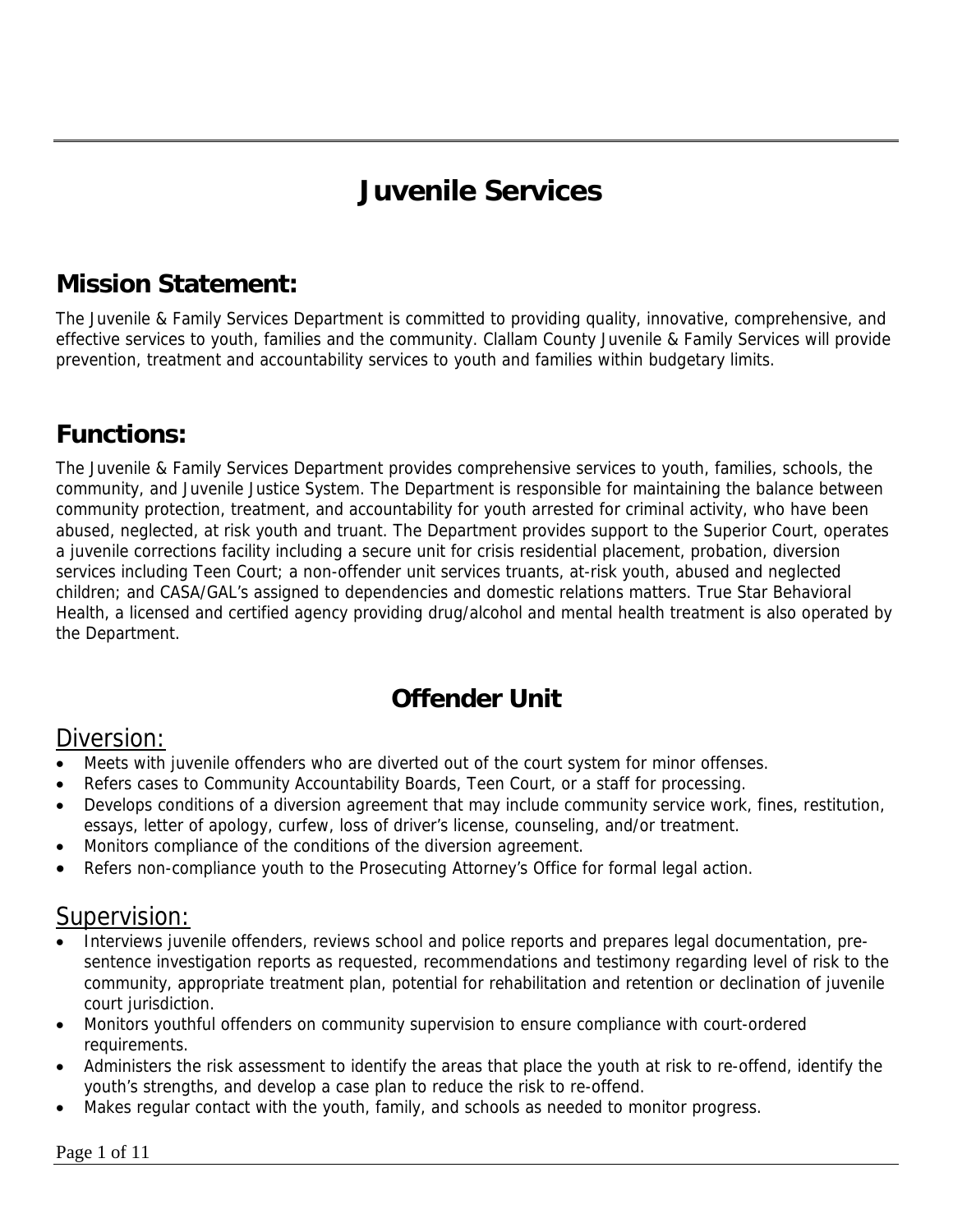- Provides crisis intervention services and makes referrals to other agencies and treatment providers as required.
- Attends professional staffings on youth and families to assess critical needs of the family to determine possible placement and disposition.
- Makes recommendations to the court regarding interventions, treatment, and sanctions.
- Works with and through other agencies to support a youth's progress on probation.
- Holds youth accountable for their behavior by bringing relevant violations before the court for review.

#### State-Funded Programs:

- **SSODA:** Disposition alternative for sex offenders with no prior history and who have not committed a serious violent offense as defined by RCW 9.94A.030. The youth is provided with intense community supervision provided by a specially trained Probation Officer, up to two years in a sex offender treatment program, education, and employment. The SSODA disposition may be revoked and the youth committed to an institution for failure to comply with supervision and/or treatment requirements or for a new crime.
- **AGGRESSION REPLACEMENT THERAPY (ART):** Aggression Replacement Training (ART) is a multimode intervention designed to alter the behavior of aggressive youth, reduce anti-social behaviors, and offer an alternative of pro-social skills. ART has been the focus of many research studies and has proven to reduce offending behavior. The intensive ten-week life-skills program is composed of one-hour group sessions three times per week. In these sessions youth learn and practice skills that allow them to solve problems, make decisions, and interact positively in social situations. The ART curriculum consists of the three following components: Structured Learning Training (Behavior Component), Anger Control Training (Emotional Component) and Moral Reasoning (Values Component). The ART program is conducted by Probation Officers who have completed ART Instructor Training and are certified as ART Facilitators.
- **CHEMICAL DEPENDENCY DISPOSITION ALTERNATIVE (CDDA)**: Provides qualifying youth with accountability and funding for chemical dependency treatment as an alternative to institutional commitment or as a requirement of community supervision.
- **SENTENCE DISPOSITION ALTERNATIVE (SDA)**: This is a suspended sentencing alternative for committable youth that provides a combination of secure confinement and community supervision. Prior to sentencing an assessment is completed to determine program eligibility. Youth sentenced under SDA receive assessments, treatment, and monitoring services. Confining the juvenile in a corrections facility in or near the home community followed by local supervision allows the youth and family to benefit from established support system, local services, continued education, and facilitates a smoother reintegration into the family and community.
- **MENTAL HEALTH DISPOSITION ALTERNATIVE (MHDA):** Similar to the SDA above, this sentencing alternative for eligible committable youth provides supervision, coordination of services, and funding for mental health evaluation and treatment as an alternative to institutional commitment.
- **VICTIM-OFFENDER MEDIATION:** Utilizing the services of Peninsula Dispute Resolution Center, the program helps youth in the Juvenile Justice System to recognize and understand the effects of their actions on the victim(s) and the community at large. The program also assists victims by providing them with an opportunity to express their feelings and needs regarding the offense affirming that the community does care about them.

#### Corrections:

- Maintain the safety and security of detainees and staff in the corrections facility.
- Coordinate the care, feeding, education, and medical needs of all detained youth.

Page 2 of 11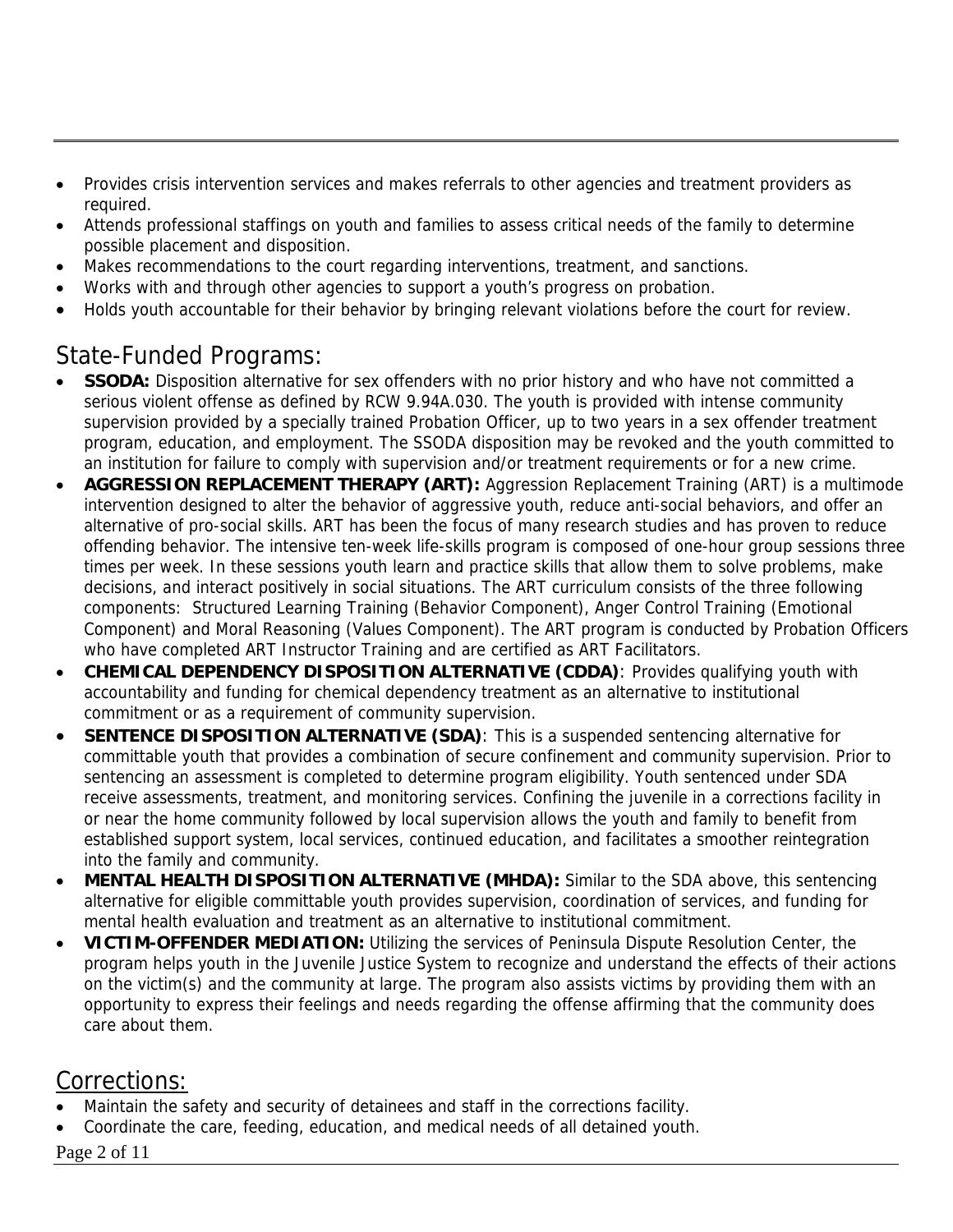- Provide transportation and security for youth as required.
- Provide security during daily video-court hearings, school, family visitations, and free-time activities including visiting volunteer programming visiting such as A/A, N/A, and Ministries.
- Coordinate communication between detainees, probation, attorneys, counselors, and parents.
- Update and maintain all necessary state and county computer and video records.
- Supervise, coordinate or complete all housekeeping and janitorial.
- Maintain staffing at current level (depending on funding).
- Provide opportunities for staff to work with youth rather than merely monitor.
- Maintain all annual mandated training requirements.
- Adhere to all federal, state, and local mandates or policies.

# **Non-Offender Unit**

#### Dependency:

- Represents abandoned, abused and neglected children by conducting an investigation of each case and preparing written reports and recommendations for court.
- Interviews children, parents and professionals and reviews discovery material to determine the level of risk to the child, assessing the need for foster care placement and developing a service plan to safely reunite the child with the family.
- Monitors the progress of each case by maintaining regular contact with the child, parents and professionals to ensure the family's participation in services and to assess the need for modification of the service plan, such as pursuing termination of the parent-child relationship.
- Works closely with Department of Social & Health Services (DSHS) department of Child Protective Services (CPS) case workers.
- Attends parent-child visitations, professional staffings, and court hearings.
- Supervises Court Appointed Special Advocate (CASA) volunteers.

# At-Risk Youth and Child In Need of Services (CHINS):

- Provides intake, screening, and counseling services to parents.
- Assists parents/youth in filing At-Risk Youth/CHINS petitions.
- Creates a case file and schedules court hearings with Juvenile Deputy Court Clerks.
- Prepares all court orders and distributes the orders to all parties.
- Attends all court hearings, including response hearings, fact-finding, disposition, contempt and review hearings. Monitors non-offender clients to ensure compliance with court-ordered requirements.
- Provides crisis intervention services and makes referrals to other agencies and treatment providers as required.
- Makes recommendations to the court regarding interventions, treatment, and sanctions.
- Holds youth accountable for their behavior by bringing relevant violations before the court for review.

#### Truancy:

- Creates a case file and schedules court hearings for juveniles reported truant by schools.
- Prepares all court orders and distributes the orders to all parties.
- Attends court hearings and presents pertinent information as appropriate.

#### Page 3 of 11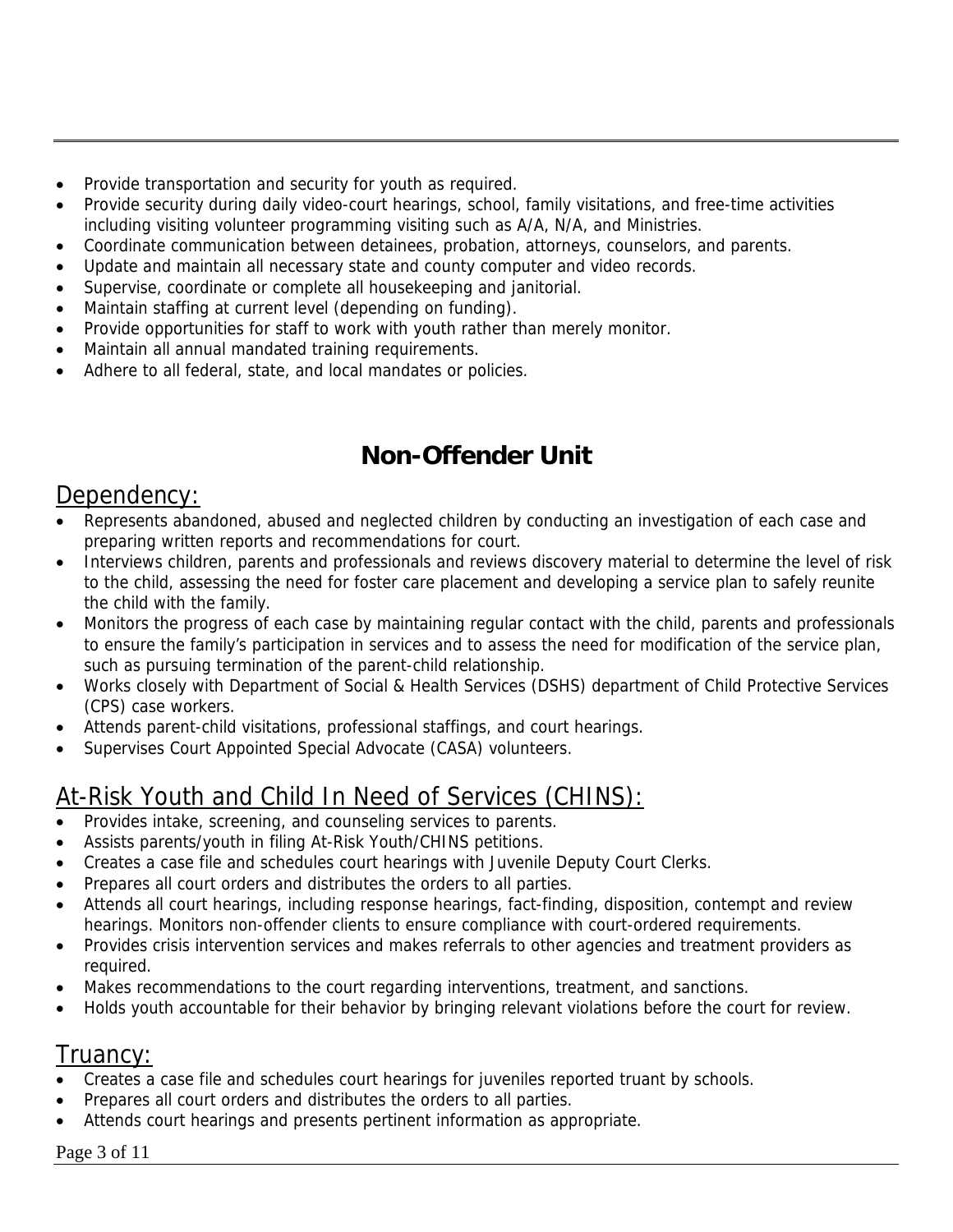- Assists school personnel with monitoring and compliance of truant youth.
- Meets with school officials and other collateral agencies involved with youth.
- Suggests/offers resources to support or accelerate a successful resolution of truancy issues.
- Provides outreach and prevention programming to schools so as to lower future truancy filings.

## Secure Crisis Residential Center (SCRC):

- Provides a safe, secure shelter for runaway and at-risk children aged 12-17 in an atmosphere of care, concern, and respect.
- Identifies services and placement options that will preserve families and reduce the likelihood that youth will come to harm.
- All non-offenders found in contempt (Truancy, CHINS, Dependencies and Youth At-Risk) are held in the Secure Crisis Residential Center living unit. This unit separates non-offenders from offenders.

#### True Star Behavioral Health (Drug/Alcohol & Mental Health Services):

- Provides a multitude of treatment related services including: Alcohol & drug assessments for youth aged 12-18, CDDA assessments, treatment placements including coordination of inpatient services and/or referral to Drug Court, case management for Drug Court clients, corrections-based group treatment for detained youth, three-phase outpatient treatment, and job referrals when available.
- Alcohol/Drug Information School: This service satisfies the Department of Licensing requirements for alcohol/drug education for youth convicted of driving offenses involving alcohol/drugs.
- Provides coordination of services for clients including coordination with other treatment agencies, probation, schools, and other community services.
- Provides family, individual, and group treatment.
- Provides outreach in the form of a weekly educational group to the homeless youth shelter.
- Provides screening, referral, and treatment for youth with co-occurring disorders including combined drug/alcohol and mental health treatment and family counseling as applicable.

## **Management Unit**

### Management Team:

Current assignment: Director

 Court Services Manager Corrections Manager Administrative Coordinator

- All management team members continue involvement in appropriate associations and state activities.
- Continue to secure funding from outside sources including state, federal, and private foundations.
- Evaluate, discuss, develop, and implement strategic planning for most effective use of staff and resources to continue needed programming for clients and families.
- Minimum training of 20 hours per year per Manager (or more if required).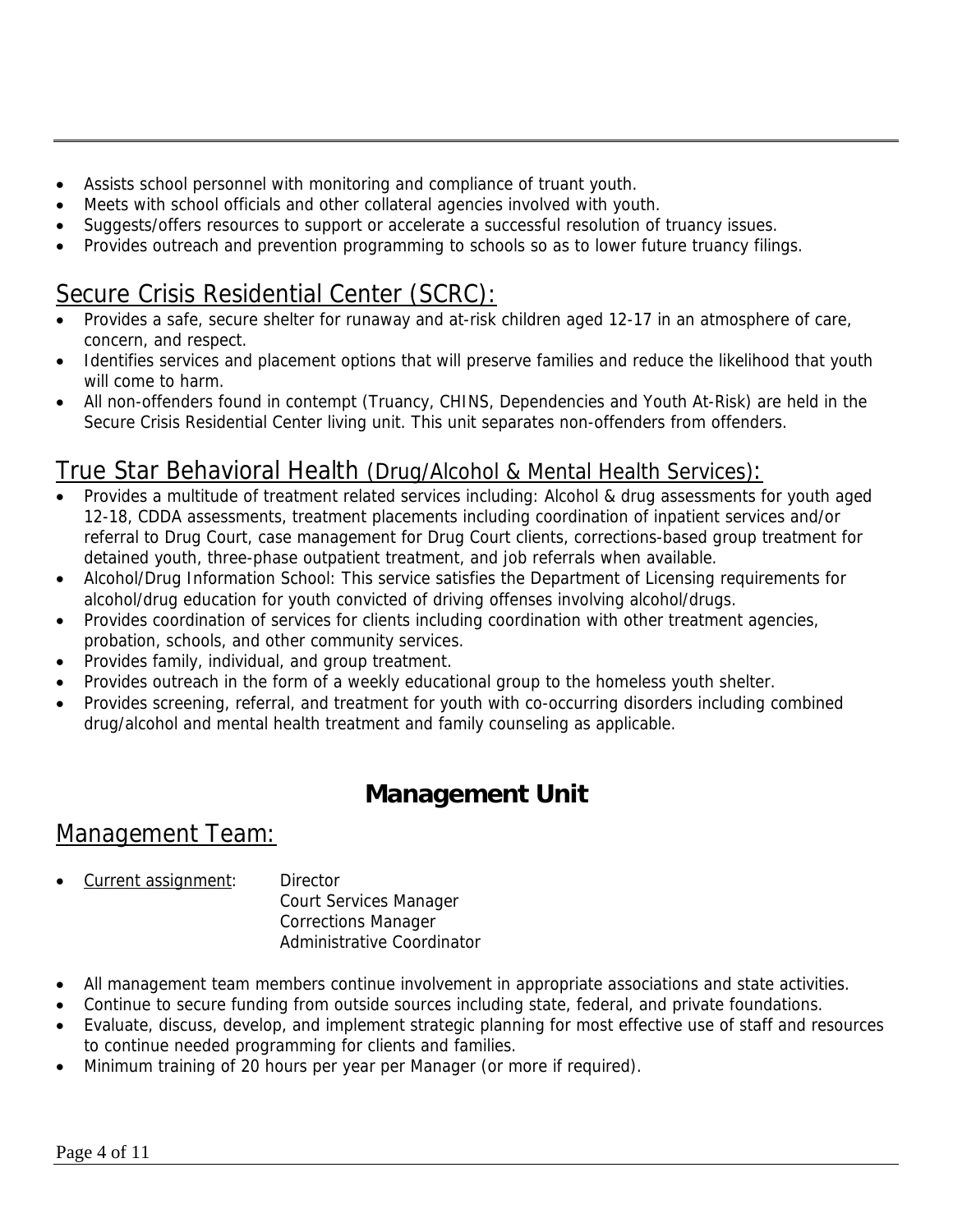# **Long Term Goals:**

- Provide for continued staff training to assist staff in their work with children, youth, parents and the community.
- Reduce the liability of the Juvenile Department and Clallam County by:
	- a) Continuing to improve the immediate and effective intervention of court services involving children who have been abused, abandoned or neglected (dependency) by maintaining the volunteer program thereby reducing the number of youth per caseload of non-offender Court Services Officers.
	- b) Maintaining the number of youth on the offender supervision caseloads to 50 or less by restructuring to lessen impacts of budget reductions.
	- c) Adhering to professional standards and training.
- Continue to evaluate effectiveness of Juvenile Programs and make changes as needed.
- Continue to improve services to youth in corrections through the medical program, treatment options, and referral to other community services as appropriate.
- Maintain compliance with federal, state, county, and department training requirements for all staff as budget can accommodate. Training hours may be increased due to required education for continued certification for some staff.

# **Short Term Objectives:**

- **Policy & Procedures Manuals:** 
	- a) Continue to review all policies and procedures manuals and revise as needed.
- **Training for all Departmental personnel for professional development and to minimize/ mitigate liability, including but not limited to the following:** 
	- a) Continue training for all Probation Officers and Court Services Management in liability mitigation, drug/alcohol education and treatment, and "best practices" case management.
	- b) Continue training for all Corrections Officers and Corrections Management in facility and detainee safety and security, liability mitigation, mental health, academy training and drug/alcohol education, and SCRC requirements.
	- c) All Departmental personnel will attend or complete online training required by the County or by law during 2009. In addition, employees will maintain required certifications and training specific to their individual positions as required.
- **Work to control caseloads to average 40 or less for offender supervision and non-offender caseloads as recommended by the National CASA Association and the Zy'Nyia Nobles Fatality Review Committee.** 
	- a) Maintain an average number of youth on offender supervision caseloads at 40 youth or less. The current caseloads are at an average of 36 youth per counselor.
	- b) Maintain the caseloads of CASA by maintaining volunteer participation in the program. The Juvenile Department currently has approximately 4 dependency cases (youth) per volunteer. The National CASA Association recommends 3-4 cases per volunteer and 30 volunteers per supervisor in order to properly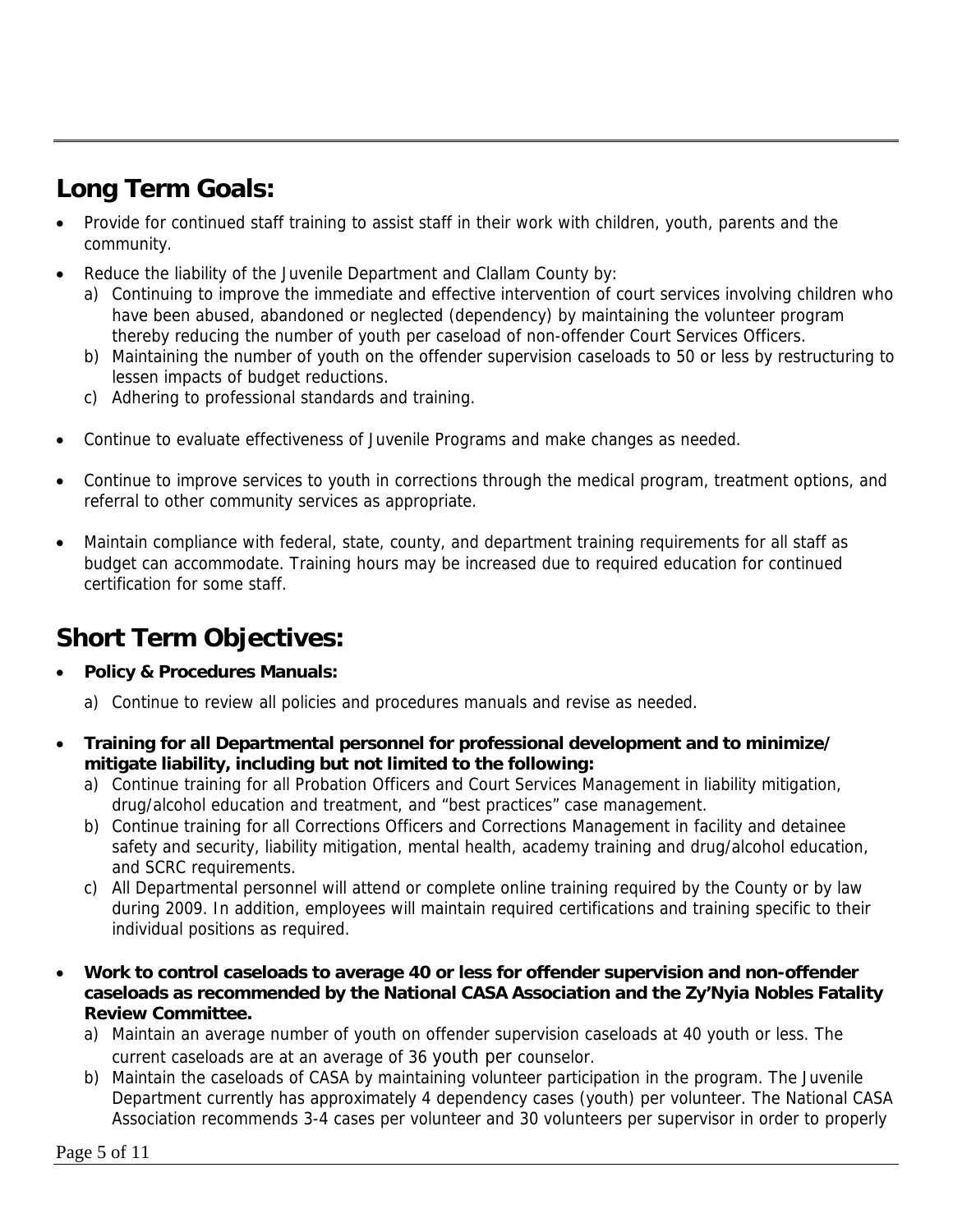represent children. This ratio is supported by the Zy'Nyia Nobles Fatality Review Committee. Maintaining current caseload ratios is contingent upon continued funding and the willingness of community members to volunteer as Court Appointed Special Advocates for dependent children.

- **Increase efficiency and effectiveness of intervention programs.** 
	- a) Continue to track number of parents interviewed.
	- b) Continue to track number of petitions filed.
	- c) Expand treatment program to include best practice intervention programs.

### **Accomplishments in 2009:**

- Minimized State funding for programs that were targeted for reduction and/or elimination.
- Continued adaptation to ever-changing state contract requirements.
- Continued control of corrections medical costs while providing quality services. A new medical contract with a Registered Nurse was implemented along with the hiring of a part-time physician to oversee medical services in corrections.
- Continued use and training of statewide online mental health/medical screening tool for detained youth.
- Ensured all staff training requirements (federal, state, county) were met.
- Staff trained in vehicle radio protocols for use during transports and in emergencies.
- Corrections staff trained in use of cell extraction gear.
- Corrections staff transitioned to a new uniform enhancing visibility and professionalism.
- Corrections made steps toward "going green" with a change to Ecolab cleaning and laundry products.
- The corrections remodel/repair project was completed with the assistance of Building Maintenance and contracted staff.
- Developed a training partnership with the Sheriff's Department to assist in meeting corrections training requirements.
- Conducted several drills to evaluate emergency evacuation plan efficiency.
- Maintained inventory list of department supplies, ongoing evaluation of products, and purchasing practices for efficiency and cost savings including utilizing US Communities for many products.
- Continued training of probation staff in "best practices" case management and developing mental health treatment goals for clients needing these services.
- Retained funding and renewed contract for Victim Offender Mediation (VOM). Services were enhanced to include victim panels, Restorative Justice 101, and Civic Responsibility classes.
- The Hargrove Behavioral Health Team continued working with clients in the Juvenile Justice System who suffer from emotional and mental health issues. A Hargrove grant award was received to continue these services with a collaborative program between Juvenile & Family Services, Peninsula Community Mental Health, and West End Outreach that provided enhanced screening and referral of clients as well as coordination and tracking of program youth and services provided. Juvenile Services also provided cooccurring groups and family treatment for youth and families eligible for services under this program.
- Sponsored eighth annual week-long Rock N' Roll Camp for at-risk youth and foster children.
- Obtained grants and funding from private organizations for clothing, treatment transport, special needs for clients, books for youth, and Rock N' Roll Camp.
- Continued development and revisions of all department policy and procedure manuals and completed Probation Policy & Procedures Manual.
- True Star once again passed all funding audits.

#### Page 6 of 11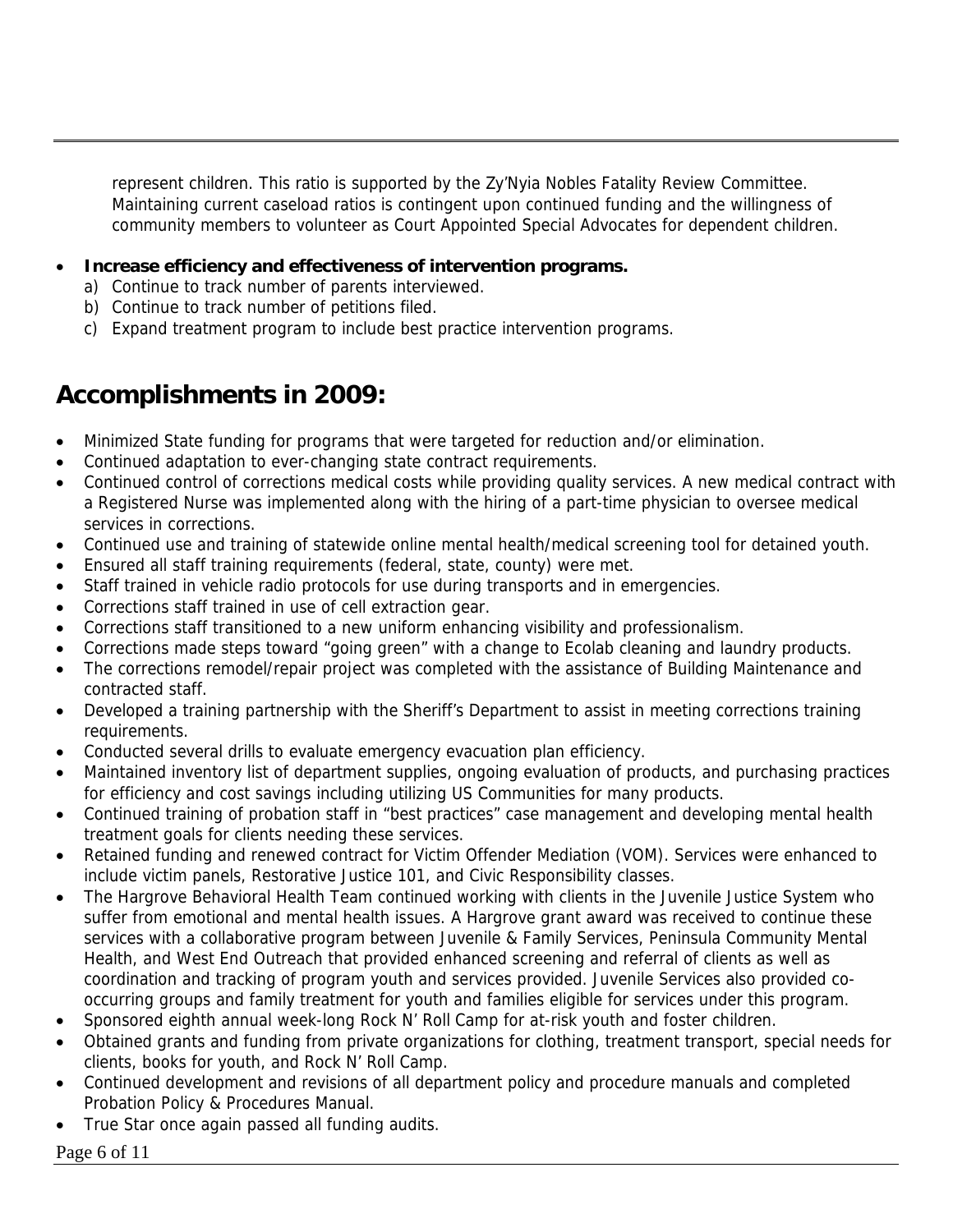- True Star used the MACI Mental Health Screen as well as regular case staffing to determine co-occurring disorders in treatment clients so as to provide and/or refer for comprehensive services.
- Youth assigned to Diversion with drug or alcohol charges continued to be referred for a Drug/Alcohol Assessment. This added early detection of chemical dependency issues to our prevention goals.
- Continued Aggression Replacement Training (ART) for eligible clients. All probation and treatment staff are trained as ART facilitators.
- Continued recruitment and training of volunteers for various programs.
- Hosted annual Volunteer Recognition Dinner and CASA fundraiser with over 100 in attendance.
- CASA continued focus on recruitment and retention of volunteers with a media advertising campaign and various awareness efforts including community education and fund-raisers that resulted in the training of 20 new volunteers.
- Continued training staff in State Juvenile & Corrections Systems database.
- Teen Court was video taped as part of a documentary by WTV to be used in training and empowering youth to be active in their communities.
- Teen Court held various fund raisers used to send Teen Court youth volunteers to a "Walk for Justice" in Washington, DC.
- Continued development of a Truancy Program with an assigned Truancy/At-Risk Youth Officer to work in conjunction with the schools to manage/reduce truancy. Truancy and Youth-at Risk-Officers spent time in the field meeting with schools, contacting youth, and networking with community resources.
- Continued transition of clerical unit with cross-training staff in diversion and truancy, coordination of workload, and additional support for corrections.

### **Challenges for 2010:**

In light of local, state, and national economic concerns one of the primary challenges for 2010 will be retaining funding and balancing the budget in order to continue to provide a variety of valuable and needed services.

Program development and enhancement of the Hargrove Behavioral Health program will continue through a collaborative agreement with Peninsula Community Mental Health and Westend Outreach. Also the Victim-Offender Mediation program, contracted with Peninsula Dispute Resolution Center, will be adding to the services provided by establishing Victim Panels as well as a Restorative Justice alternatives and Civic Responsibility classes.

Caseloads continue to fluctuate and change within the county communities requiring adjusting and coordinating assignments to best meet the needs of our clients and families.

Juvenile & Family Services staff are committed to meeting the needs of our clients and are willing and prepared to do whatever it takes to continue providing excellent services to youth, families, and our communities.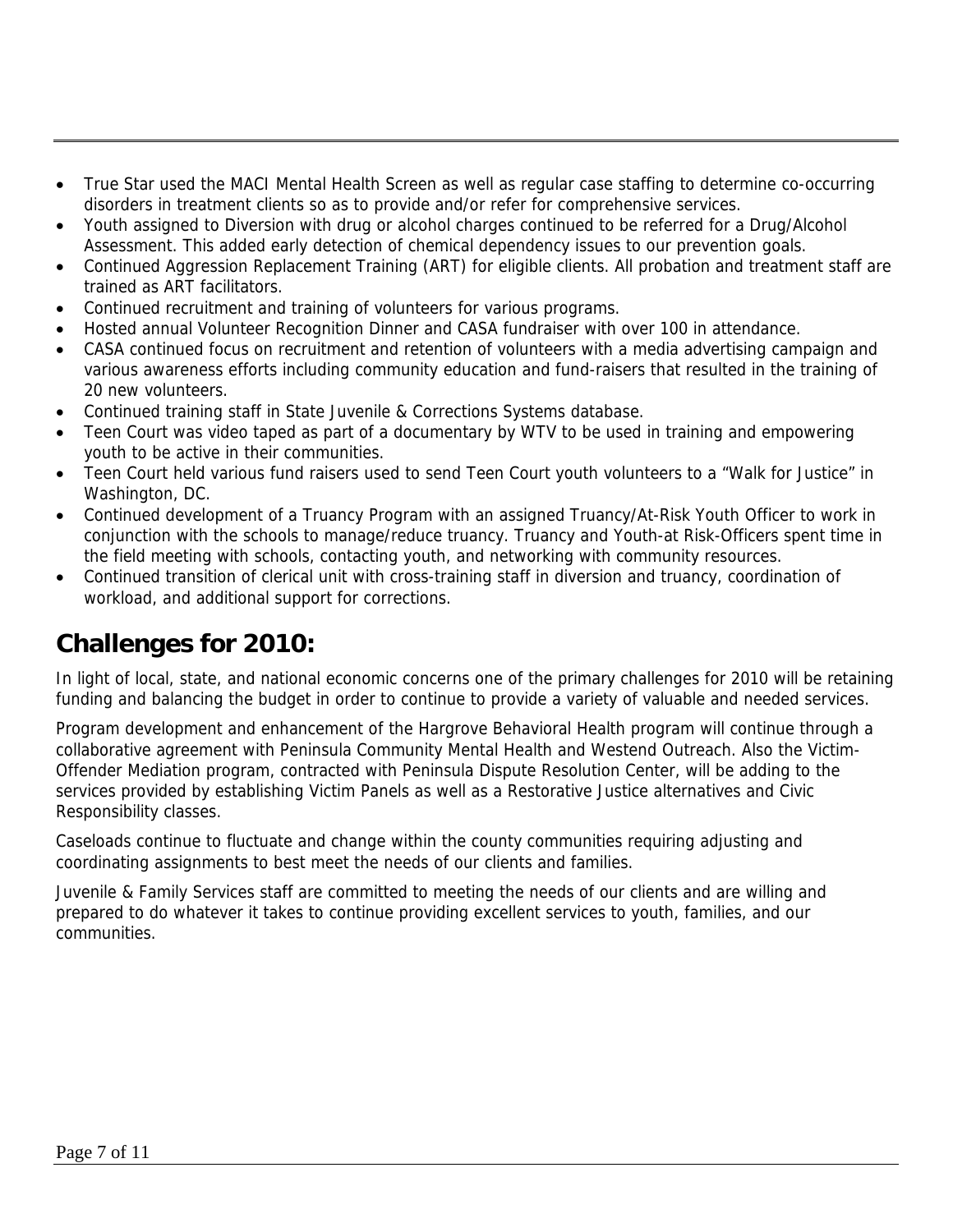# **Performance Indicators:**

|                                                                                                                                                                                                                    | 2007 Actual                                                                                                                                                         | 2008 Actual                                                                                                                                     | 6/30/09<br>Actual                                                                                                                             | 2010 Goals                                                                                                                  |
|--------------------------------------------------------------------------------------------------------------------------------------------------------------------------------------------------------------------|---------------------------------------------------------------------------------------------------------------------------------------------------------------------|-------------------------------------------------------------------------------------------------------------------------------------------------|-----------------------------------------------------------------------------------------------------------------------------------------------|-----------------------------------------------------------------------------------------------------------------------------|
| Review and revise policy and procedures<br>manuals.                                                                                                                                                                | Juvenile<br>Corrections<br>Manual<br>Chapters 1,<br>2, 3, 4, 6,<br>10, 14, 18, &<br>20 revised &<br>updated.<br>Continued<br>development<br>of probation<br>manual. | Juvenile<br>Corrections<br>Manual<br>Chapters 18,<br>19, 20, 24<br>revised &<br>updated.<br>Continued<br>development<br>of probation<br>manual. | Juvenile<br>Corrections<br>Manual<br>Chapters 1,<br>2, 3, 4, 7, 8,<br>9, 11, 14<br>revised &<br>updated.<br>Probation<br>manual<br>completed. | Continued<br>review and<br>updating<br>manuals as<br>necessary.                                                             |
| Train all department personnel for<br>professional development as outlined in Short<br>Term Objectives:<br>Management<br><b>Probation Officers</b><br><b>Corrections Officers</b><br><b>Administrative Support</b> | Staff have<br>completed<br>the new<br>online<br>training<br>requirements<br>as well as<br>attended<br>other<br>training.                                            | Staff have<br>completed<br>the new<br>online<br>training<br>requirements<br>as well as<br>attended<br>other<br>training.                        | Staff are<br>being cross-<br>trained<br>within their<br>assigned<br>units and<br>completing<br>required<br>training.                          | Continue<br>cross-training<br>of all staff<br>and<br>completion<br>of all<br>required and<br>state<br>mandated<br>training. |
| Maintain caseloads to state average of 40 for<br>offender and as recommended for non-<br>offender:<br>Offender - per Probation Officer<br>Maintain # of CASA volunteers<br>CASA - per volunteer                    | Prob: 36<br>CASA Vol: 49<br>Cases: 4                                                                                                                                | Prob: 35<br>CASA Vol: 45<br>Cases: 3                                                                                                            | Prob: 35<br>CASA Vol: 43<br>Cases: 3                                                                                                          | Prob: 35<br>CASA Vol: 45<br>Cases: 3                                                                                        |
| Develop and implement tracking system for<br>parental referrals to At-Risk Youth Program:<br># of Parents Interviewed<br># of ARY Petitions Filed                                                                  | 50<br>107                                                                                                                                                           | 51<br>96                                                                                                                                        | 27<br>47                                                                                                                                      | 50<br>100                                                                                                                   |
| Juvenile Drug Court coordination and<br>transition - new contracts signed                                                                                                                                          | 19                                                                                                                                                                  | 23                                                                                                                                              | 9                                                                                                                                             | 25                                                                                                                          |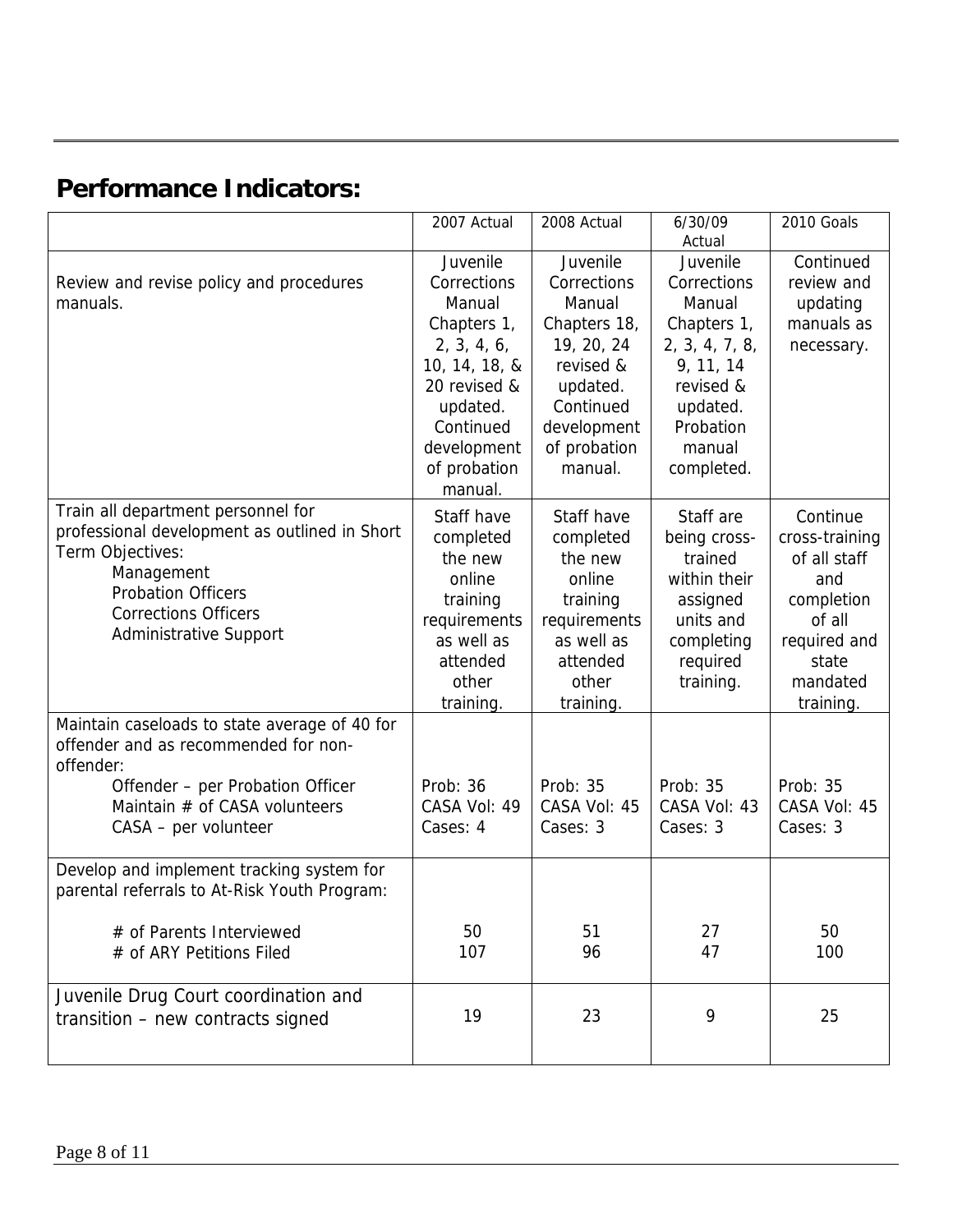# **Workload Indicators:**

| <b>OFFENDER:</b>                                   | 2007 Actual | 2008   | 6/30/09 | 2010     |  |
|----------------------------------------------------|-------------|--------|---------|----------|--|
|                                                    |             | Actual | Actual  | Estimate |  |
| <b>New Filings</b>                                 | 325         | 404    | 266     | 500      |  |
| <b>New Supervision Cases</b>                       | 157         | 171    | 78      | 160      |  |
| Offender Proceedings Held                          | 3,134       | 3,940  | 1,973   | 4,000    |  |
| <b>Total Offender Cases Resolved/Disposed</b>      | 320         | 306    | 162     | 320      |  |
| <b>SSODA Average Monthly Population</b>            | 2           | 2.7    | 3       | 3        |  |
| <b>Diversions Processed/Referred</b>               | 203         | 250    | 91      | 230      |  |
| Total number of offense referrals                  | 1,484       | 1,778  | 848     | 1,700    |  |
| (referrals not equal to filings of number of youth |             |        |         |          |  |
| involved)                                          |             |        |         |          |  |
| Total Community Service work Hours**               | 2,778       | 2,615  | 484     | 1,500    |  |
| <b>NON-OFFENDER:</b>                               |             |        |         |          |  |
| <b>Dependency Filings</b>                          | 66          | 56     | 29      | 60       |  |
| At-Risk Youth Filings                              | 107         | 96     | 47      | 100      |  |
| CHINS (Child in Need of Services) Filings          | 9           | 14     | 6       | 12       |  |
| <b>Truancy Petitions Filed</b>                     | 522         | 437    | 235     | 450      |  |
| Non-Offender Proceedings Held                      | 3,351       | 2,965  | 1,939   | 3,800    |  |
| CORRECTIONS/SCRC:                                  |             |        |         |          |  |
| <b>Total Annual Corrections Bookings</b>           | 771         | 779    | 360     | 750      |  |
| <b>Total Bed Days</b>                              | 5,621       | 6,225  | 3,396   | 6,500    |  |
| <b>Average Daily Corrections Population</b>        | 15.4        | 17     | 18.8    | 17.8     |  |
| Average monthly utilization rate - S/CRC***        | 3.29        | 2.62   | 1.92    | 2.5      |  |

\*Estimated based on statistics available.

\*\*Actual community service hours completed

\*\*\*Including non-offender contempt cases

## **Staffing Level:**

|                                                                                                  | 2007 Actual | 2008   | 6/30/09 | 2010          |
|--------------------------------------------------------------------------------------------------|-------------|--------|---------|---------------|
|                                                                                                  |             | Actual | Actual  | <b>Budget</b> |
| Total Staff: Management, Administrative Support,<br>Probation, Corrections, Drug/Alcohol Program | 41          | 41     | 41      | 39            |
| <b>General Fund Positions</b>                                                                    | 20          | 20     | 20      | 18            |
| <b>Grant/Other Resource Positions</b>                                                            | 21          | 21     | 21      | 21            |
| % of Grant/Other Resource Funded Positions                                                       | 51%         | 51%    | 51%     | 52%           |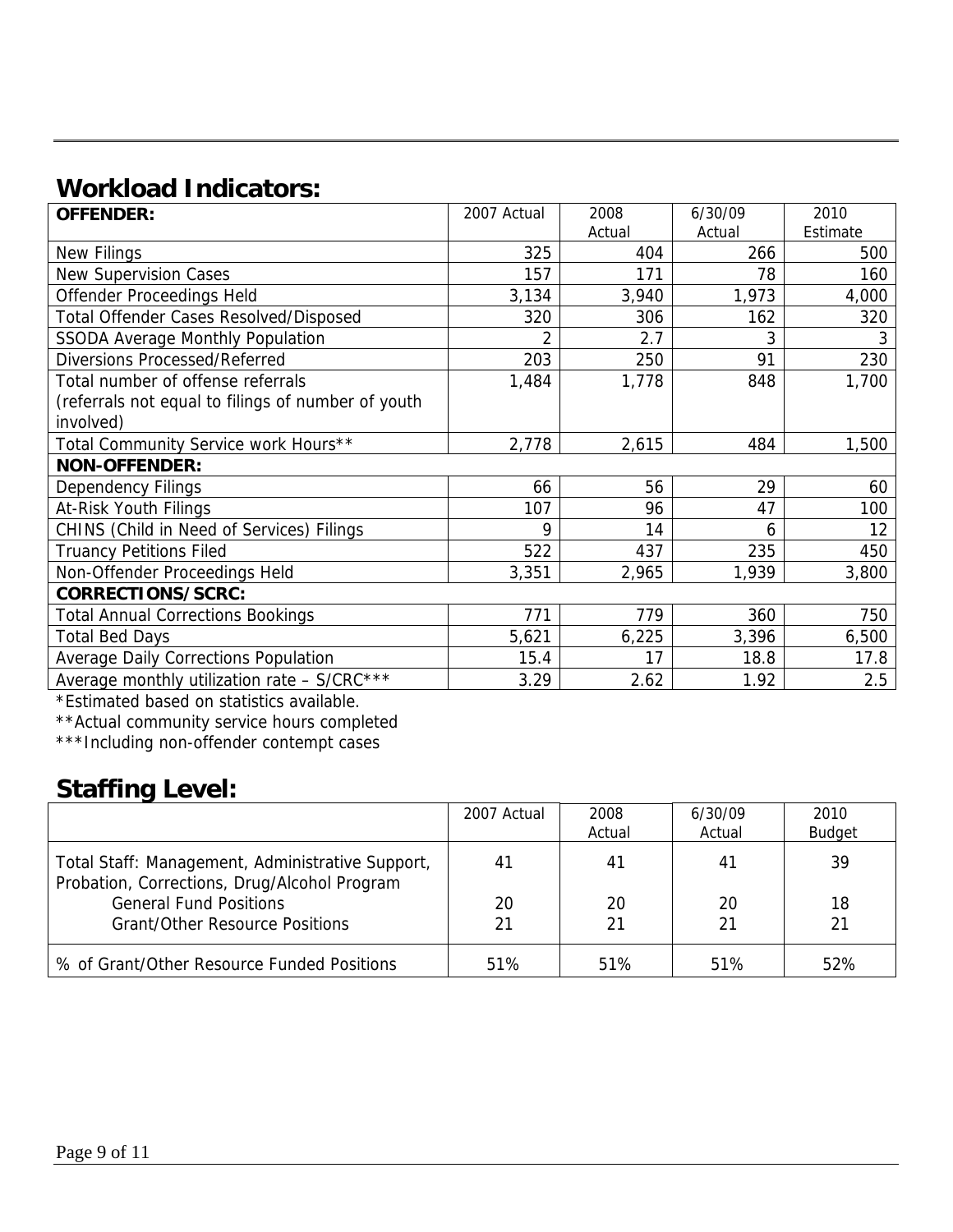# **Operating Budget**

### **Revenues:**

|                                       | 2007 Actual | 2008        | 6/30/09     | 2010          |
|---------------------------------------|-------------|-------------|-------------|---------------|
|                                       |             | Actual      | Actual      | <b>Budget</b> |
| <b>Taxes</b>                          |             |             |             |               |
| Licenses and Permits                  | 10,051      | 9,810       | 4,301       | 10,000        |
| Intergovernmental Revenues            | 940,317     | 1,163,937   | 548,713     | 1,130,920     |
| <b>Charges for Goods and Services</b> | 61,174      | 73,547      | 39,087      | 79,700        |
| <b>Fines and Forfeits</b>             | 3,894       | 3,536       | 2,036       | 4,000         |
| Miscellaneous Revenues                | 11,932      | 24,410      | 8,724       | 119,744       |
| <b>Nonrevenues</b>                    |             |             |             |               |
| <b>Other Financing Sources</b>        |             | 0           | 0           | 0             |
| <b>General Tax Support</b>            | 1,497,841   | 1,556,194   | 908,792     | 1,681,820     |
| <b>TOTAL</b>                          | \$2,525,209 | \$2,831,434 | \$1,511,653 | \$3,026,184   |

# **Expenditures:**

|                                        | 2007 Actual | 2008        | 6/30/09     | 2010          |
|----------------------------------------|-------------|-------------|-------------|---------------|
|                                        |             | Actual      | Actual      | <b>Budget</b> |
| Salaries and Wages                     | 1,623,349   | 1,777,301   | 948,165     | 1,909,872     |
| <b>Personnel Benefits</b>              | 551,714     | 640,372     | 340,394     | 688,027       |
| <b>Supplies</b>                        | 99,714      | 100,606     | 39,647      | 100,200       |
| Other Services and Charges             | 180,933     | 257,819     | 149,225     | 277,921       |
| <b>Intergovernmental Services</b>      |             | 0           |             |               |
| <b>Interfund Payments for Services</b> | 49,356      | 46,179      | 23,202      | 50,164        |
| Capital Outlay                         | 20,143      | 9,157       | 11,020      |               |
| <b>TOTAL</b>                           | \$2,525,209 | \$2,831,434 | \$1,511,653 | \$3,026,184   |